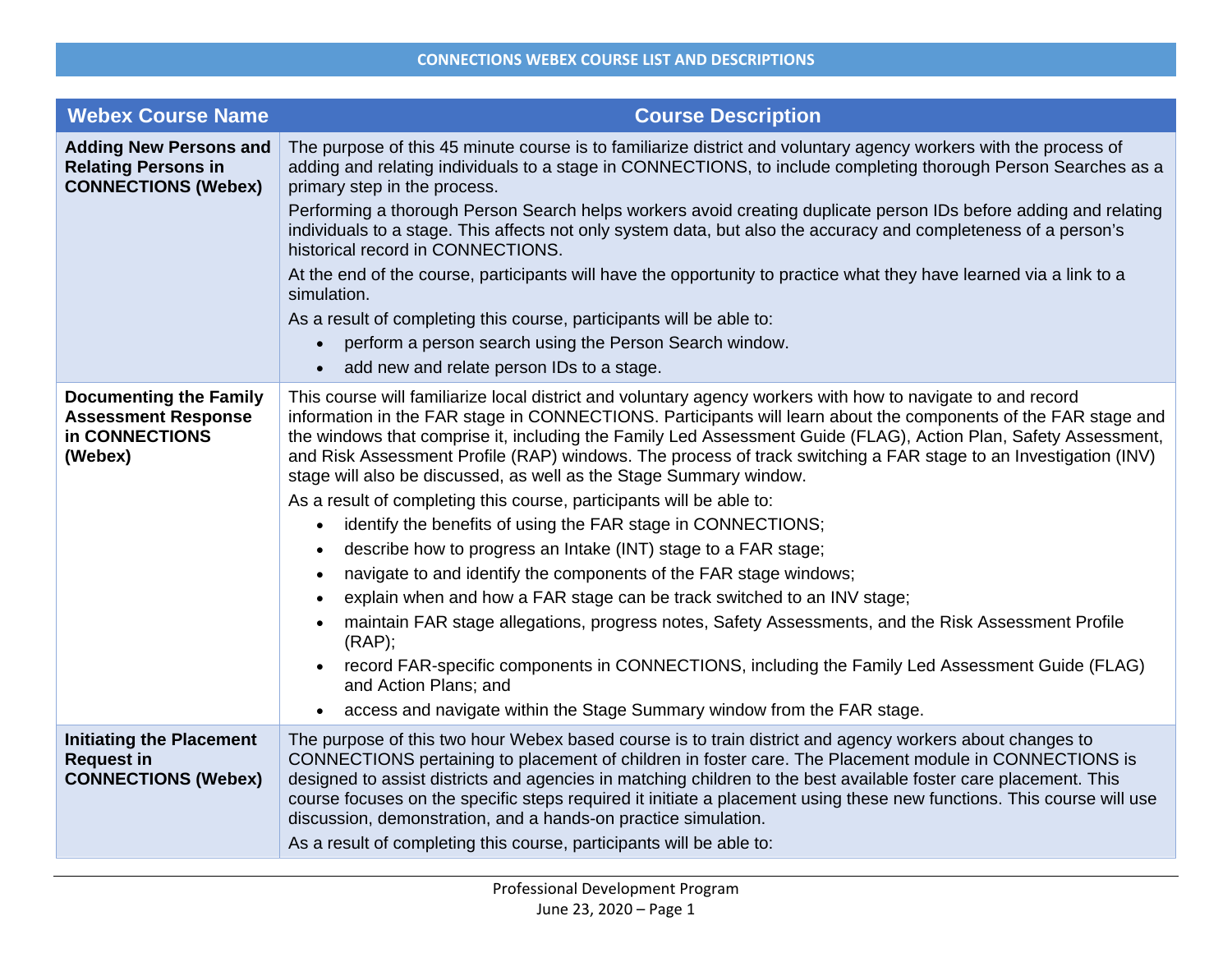## **CONNECTIONS WEBEX COURSE LIST AND DESCRIPTIONS**

| <b>Webex Course Name</b>                                                              | <b>Course Description</b>                                                                                                                                                                                                                                                                                                                                                                                                                                                                                                                                                                                                                                                                                                                                                                                                                                                                                                                                                                                                                                                                                                           |
|---------------------------------------------------------------------------------------|-------------------------------------------------------------------------------------------------------------------------------------------------------------------------------------------------------------------------------------------------------------------------------------------------------------------------------------------------------------------------------------------------------------------------------------------------------------------------------------------------------------------------------------------------------------------------------------------------------------------------------------------------------------------------------------------------------------------------------------------------------------------------------------------------------------------------------------------------------------------------------------------------------------------------------------------------------------------------------------------------------------------------------------------------------------------------------------------------------------------------------------|
|                                                                                       | Identify the overall purpose of the placement request process;                                                                                                                                                                                                                                                                                                                                                                                                                                                                                                                                                                                                                                                                                                                                                                                                                                                                                                                                                                                                                                                                      |
|                                                                                       | Access the Placement window and identify the window components;<br>$\bullet$                                                                                                                                                                                                                                                                                                                                                                                                                                                                                                                                                                                                                                                                                                                                                                                                                                                                                                                                                                                                                                                        |
|                                                                                       | Initiate and record details for a placement request, and identify Resource Search parameters;                                                                                                                                                                                                                                                                                                                                                                                                                                                                                                                                                                                                                                                                                                                                                                                                                                                                                                                                                                                                                                       |
|                                                                                       | Record placement request information using the Child Options section links;                                                                                                                                                                                                                                                                                                                                                                                                                                                                                                                                                                                                                                                                                                                                                                                                                                                                                                                                                                                                                                                         |
|                                                                                       | Record Priority Criteria for the placement request; and                                                                                                                                                                                                                                                                                                                                                                                                                                                                                                                                                                                                                                                                                                                                                                                                                                                                                                                                                                                                                                                                             |
|                                                                                       | Explain the use of the Place(d) on Dashboard checkbox.                                                                                                                                                                                                                                                                                                                                                                                                                                                                                                                                                                                                                                                                                                                                                                                                                                                                                                                                                                                                                                                                              |
| <b>Updating Person</b><br>Demographic<br>Information in<br><b>CONNECTIONS (Webex)</b> | The purpose of this 45 minute course is to familiarize district and voluntary agency workers with how to record and<br>maintain person demographic information in CONNECTIONS. Participants will learn about the components of the<br>Person List window including the sub-tabs of the Person Info tab. The process of copying primary address and<br>phone number information will also be discussed.<br>At the end of the course, participants will have the opportunity to practice what they have learned via a link to a<br>simulation.                                                                                                                                                                                                                                                                                                                                                                                                                                                                                                                                                                                        |
|                                                                                       | As a result of completing this course, participants will be able to:                                                                                                                                                                                                                                                                                                                                                                                                                                                                                                                                                                                                                                                                                                                                                                                                                                                                                                                                                                                                                                                                |
|                                                                                       | identify where demographic information is recorded on the sub-tabs of the Person List window.                                                                                                                                                                                                                                                                                                                                                                                                                                                                                                                                                                                                                                                                                                                                                                                                                                                                                                                                                                                                                                       |
|                                                                                       | maintain demographic information, such as ethnicity, address, and 'also known as' (AKA) names, as<br>appropriate, in CONNECTIONS.                                                                                                                                                                                                                                                                                                                                                                                                                                                                                                                                                                                                                                                                                                                                                                                                                                                                                                                                                                                                   |
| <b>Uploading Photos and</b><br><b>Documents in</b><br><b>CONNECTIONS (Webex)</b>      | The Upload function will allow workers to transmit photos and documents into CONNECTIONS via a secure web<br>application. Once in CONNECTIONS, files can be linked to a stage, progress note, Person ID, allegation, or health<br>record, which will fully integrate them into the system. The Upload function was created to facilitate access to locally<br>stored pertinent documentation by all workers involved in a stage. Documentation such as court orders, proof of<br>citizenship, birth certificates, and photos can be uploaded through this process. This two hour web-based course is<br>intended to provide an overview of the process of uploading photos and documents into CONNECTIONS. Trainees<br>will be provided with hands-on practice, discussions, and demonstrations that will prepare them for this new system<br>capability. Trainees will be provided with hands-on practice, discussions, and demonstrations in Uploading Photos<br>and Documents to CONNECTIONS. At the end of the course, participants will have the opportunity to practice what<br>they have learned via a link to a simulation. |
|                                                                                       | As a result of completing this course, participants will be able to:                                                                                                                                                                                                                                                                                                                                                                                                                                                                                                                                                                                                                                                                                                                                                                                                                                                                                                                                                                                                                                                                |
|                                                                                       | describe the purpose of the Upload function in CONNECTIONS;                                                                                                                                                                                                                                                                                                                                                                                                                                                                                                                                                                                                                                                                                                                                                                                                                                                                                                                                                                                                                                                                         |
|                                                                                       | identify requirements and considerations related to the Upload function;                                                                                                                                                                                                                                                                                                                                                                                                                                                                                                                                                                                                                                                                                                                                                                                                                                                                                                                                                                                                                                                            |
|                                                                                       | explain how to upload photos and documents with and without specifying a stage assignment;                                                                                                                                                                                                                                                                                                                                                                                                                                                                                                                                                                                                                                                                                                                                                                                                                                                                                                                                                                                                                                          |
|                                                                                       | maintain photos and documents uploaded to the My Uploads tab; and                                                                                                                                                                                                                                                                                                                                                                                                                                                                                                                                                                                                                                                                                                                                                                                                                                                                                                                                                                                                                                                                   |
|                                                                                       | link photos and documents to a stage, progress note, Person ID, allegation, or health record.                                                                                                                                                                                                                                                                                                                                                                                                                                                                                                                                                                                                                                                                                                                                                                                                                                                                                                                                                                                                                                       |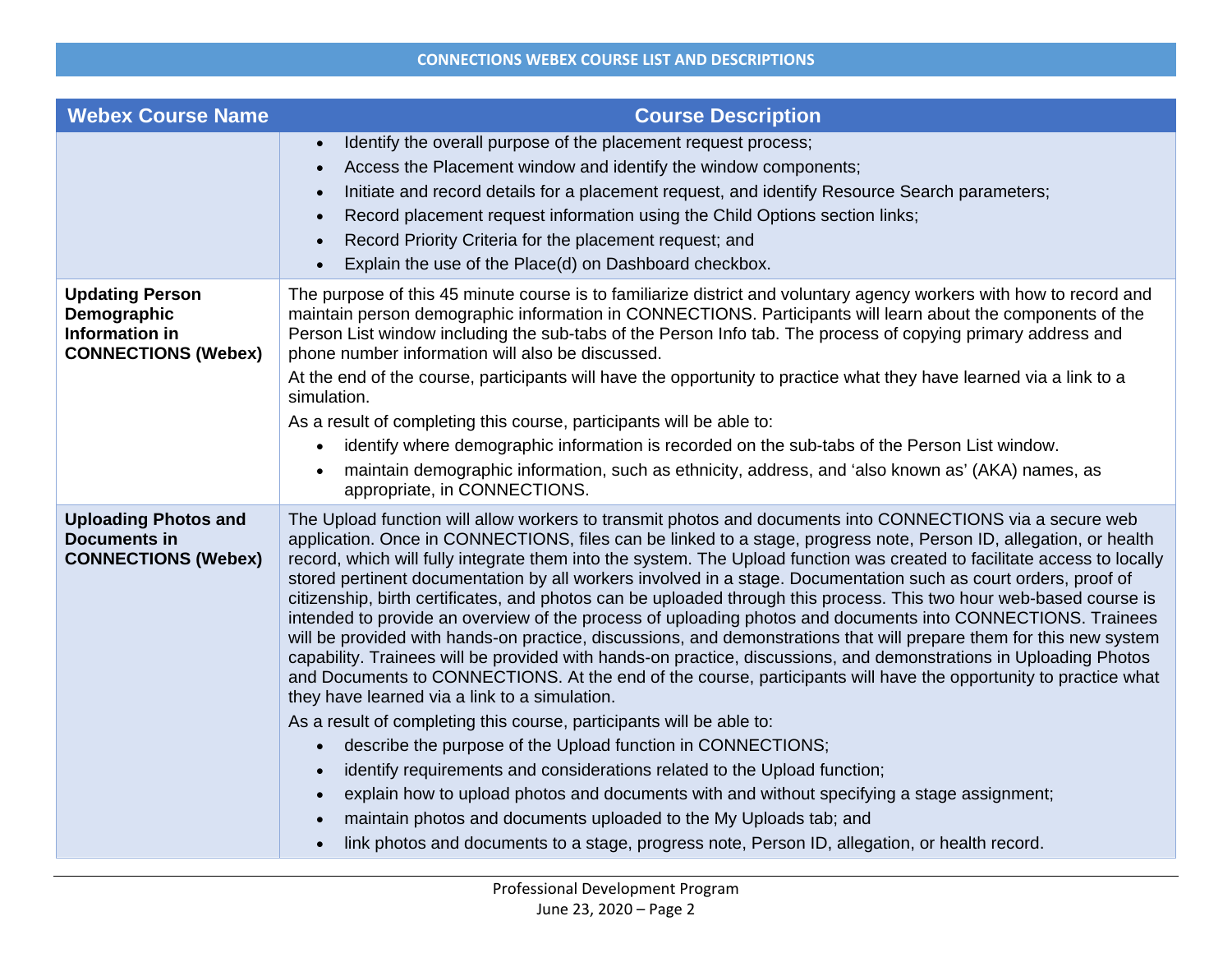| <b>Webex Course Name</b>                                                                                | <b>Course Description</b>                                                                                                                                                                                                                                                                                                                                                                                                                                                                                                                                                                                                                                                                                                                                                                                                                                                                                                    |
|---------------------------------------------------------------------------------------------------------|------------------------------------------------------------------------------------------------------------------------------------------------------------------------------------------------------------------------------------------------------------------------------------------------------------------------------------------------------------------------------------------------------------------------------------------------------------------------------------------------------------------------------------------------------------------------------------------------------------------------------------------------------------------------------------------------------------------------------------------------------------------------------------------------------------------------------------------------------------------------------------------------------------------------------|
| <b>Using the Display All</b><br><b>Case History Window in</b><br><b>CONNECTIONS (Webex)</b>             | The purpose of this course is to familiarize district and voluntary agency workers with how to easily view relevant<br>history using the implied role path, how to determine when a worker has an implied role, and how to use the Display<br>All Case History window to view information for all cases of which a Person ID in a stage is a part.<br>The course will conclude with a question-and-answer period followed by hands on practice.<br>As a result of completing this course, participants will be able to:<br>identify all cases of which a Person ID in the selected stage is a part; and<br>$\bullet$<br>access and view historical information in CONNECTIONS with an implied role.                                                                                                                                                                                                                          |
| <b>Working with</b><br><b>Permanency Hearing</b><br><b>Reports in</b><br><b>CONNECTIONS (Webex)</b>     | The purpose of this 2 hour course is to familiarize new local district and voluntary agency Foster Care workers with<br>the process of completing Permanency Hearing Reports in CONNECTIONS. Participants will learn about the<br>Permanency Law, the types and features of Permanency Hearing Reports, and the CONNECTIONS roles that can<br>maintain them.<br>The objectives for this course are also offered as part of the content provided in the Foster Care One-Day<br>classroom training.<br>As a result of completing this course, participants will be able to:<br>explain which children are impacted by the Permanency Law and the purpose of completing Permanency<br>$\bullet$<br>Hearing Reports.<br>record information that is used in each Permanency Hearing Report, but housed outside the report; and<br>use the Permanency window to launch, view, and modify Permanency Hearing Reports.<br>$\bullet$  |
| <b>Working with Progress</b><br><b>Notes in CONNECTIONS</b><br><b>Family Services Stages</b><br>(WebEx) | The purpose of this two hour training is to familiarize new district and voluntary agency casework staff with the<br>process of recording and maintaining progress notes in CONNECTIONS Family Services Stages. The training<br>includes detailed discussion of the various progress notes windows accompanied by hands-on demonstrations and<br>a practice simulation of progress note-related tasks.<br>As a result of completing this course, participants will be able to:<br>explain the function of progress notes;<br>$\bullet$<br>navigate and identify the Progress Notes window components;<br>$\bullet$<br>identify who can view and record progress notes;<br>$\bullet$<br>describe how to save a progress note in "Draft" or "Final" status;<br>$\bullet$<br>identify which progress notes can be modified and when to add an addendum; and<br>$\bullet$<br>explain how to search for and print progress notes. |